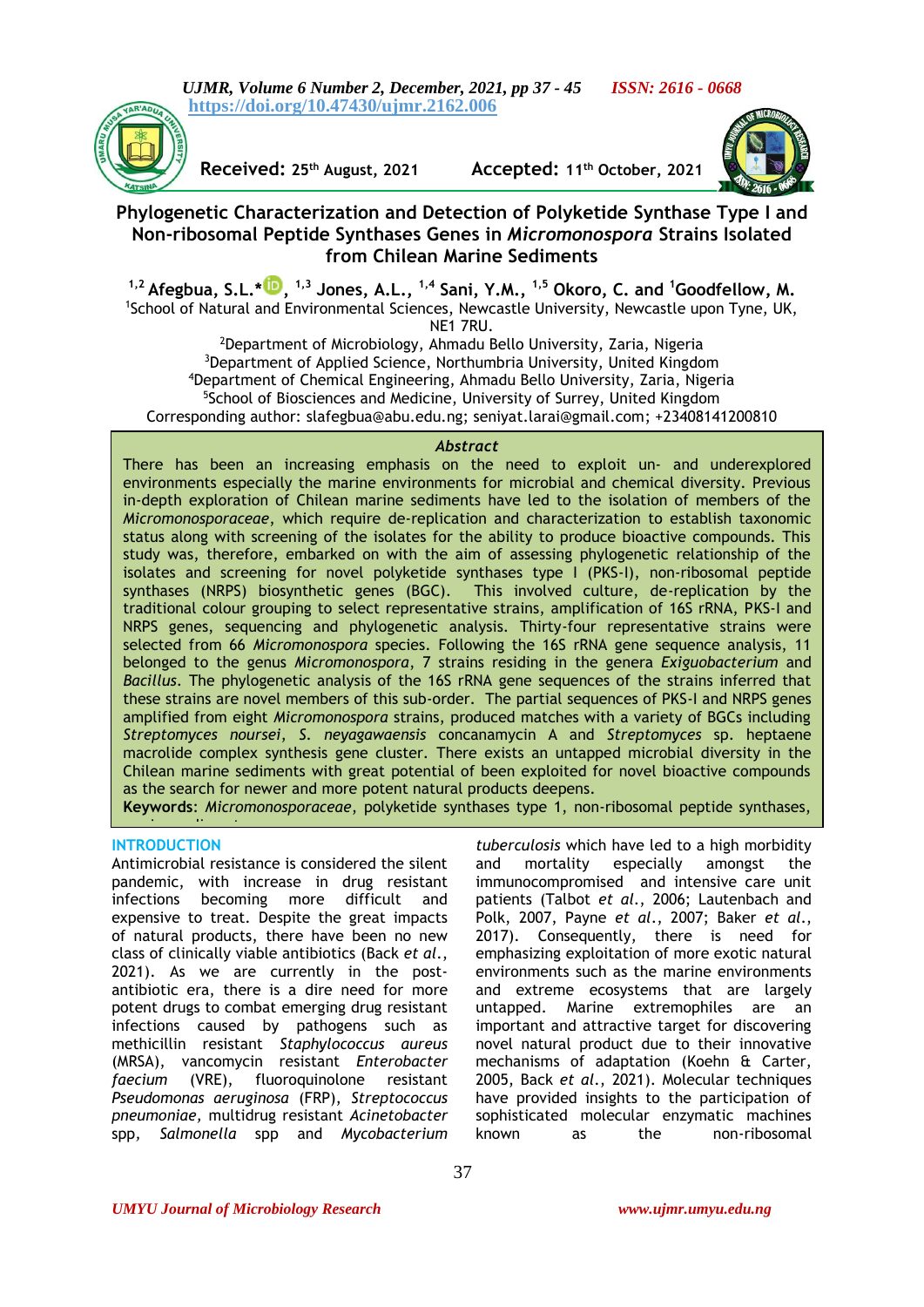peptide synthases (NRPS) and polyketide synthases type I (PKS-I) in the biosynthesis of secondary metabolites (Donadio *et al*., 2007). They also catalyse a number of discrete biochemical reactions with typical examples such as rapamycin PKS and cyclosporin NRPS which catalyse 51 and 40 steps respectively, in their assembly line production (Hutchinsons, 2003; Kroken *et al*., 2003). The presence of novel PKS and NRPS genes in an organism especially those indigenous to marine environments are an indication of the production of novel bioactive compounds from such organisms. Micromonosporae and Streptomycetes are two most prolific producers of bioactive metabolites (Hifnawy *et al*., 2020). Micromonosporae are widely distributed in diverse environments such as peat swamp forest soil, water, root nodules, marine sediments, plant tissues, sea sands, and marine sponge (Supong *et al.*[, 2013\).](https://www.microbiologyresearch.org/content/journal/ijsem/10.1099/ijs.0.041103-0#r19) Novel strains have been isolated from marine sediments collected from different sites such as Andaman Sea of Thailand [\(Supong](https://www.microbiologyresearch.org/content/journal/ijsem/10.1099/ijs.0.041103-0#r19) *et al.*, 2013), deep sea sediment (Carro *et al*., 2019) and southern Black Sea coast, Ordu, Turkey (Veyisoglu *et al*., 2020). The members of the family *Micromonosporaceae* are an important source of novel metabolites e.g. *Micromonospora galareinsis* produce perimycin with activity against multi-resistant Gram-positive bacteria and also has antifungal activity against a spectrum of pathogenic fungi (Hifnawy *et al*., 2020). Recently, a new Micromonospora strain, designated 28ISP2-46T recovered from the microbiome of a mid-Atlantic deep-sea sponge was reported to produce a diverse array of natural products, including kosinostatin and isoquinocycline B, which exhibit both antibiotic and antitumour properties (Back *et al*., 2021). Following in-depth exploration of Chilean marine sediments which led to the isolation of members of the *Micromonosporaceae* (Pathomaree *et al*., 2006), this study was embarked with the aim of de-replicating and characterising novel members of the *Micromonosporaceae* from the Chilean marine sediments and screening of the isolates for PKS-I and NRPS genes.

### **MATERIALS AND METHODS**

**Culture and de-replication of isolates:** Sixtysix *Micromonosporaceae* strains recovered from the Chilean marine sediments from two different locations (Canal Lemuy; Latitude 42<sup>o</sup> 31.8, Longitude  $73^{\circ}$  45.7 and depth 60 m and Bahia Tic Toc; Latitude 43º 32', Longitude 72º 52 and depth 20 m) from a previous study (Pathom-aree, 2005) were subcultured from 20

% glycerol stocks onto the designated media for isolating members of the Micromonosporaceae. The prepared media included oat meal agar, ISP4 media, raffinose-histidine agar, starchcasein agar and glucose yeast extract agar (Qiu *et al*., 2008; Supong *et al.,* 2013). All media were prepared according to the manufacturer's instructions but amended with artificial sea water (33g/1000ml; Aquarium systems) to facilitate isolation (Supong *et al.,* 2013). The inoculated plates were incubated at 28°C for three- four weeks after which the micro- and macromorphology of the characteristic colonies were recorded using the Inter-Society Colour Council and the National Bureau of Standards (ISCC-NBS) Centroid Colour Charts Standard Sample Number 2106 and a stereomicroscope (Nikon; Japan) (Supong *et al.,* 2013). Dereplication of their isolates was based on comparing the morphological and cultural characteristic such as the colour, shape and consistency of the colonies (Donadio *et al*., 2002). Apart from using the colour codes as a criterion, isolation media was used as criteria for de-replication in this study. Only representative strains were used for the subsequent analysis.

**Identification of bacteria using 16S rRNA sequencing:** Genomic DNA extraction was from the 3 weeks old plates using the Gen Elute<sup>TM</sup> bacterial genomic DNA kit (Sigma-Aldrich, UK). The protocol was modified by bead beating with sterile glass beads ( $\leq$  106µm) to facilitate DNA extraction for the *Micromonosporaceae*  isolates. The presence and integrity of the genomic DNA extracts were assessed by agarose gel electrophoresis. The eluates were stored at -20⁰C until required. For the amplification of the 16S rRNA gene, 50µl reaction mixture containing 5.0µl of 10X NH<sup>4</sup> buffer, 1.0µl of dNTP mixture, 0.5µl of forward primer 27F (20µM), 0.5µl of reverse primer 1525R (20µM), 40µl of sterile water, 0.5µl of Taq polymerase, 1.5µl of Magnesium chloride were prepared in a microtube. For the 16S rRNA, the following conditions were used; initial denaturation at 94°C for 5 minutes followed by 30 cycles of denaturation step at 94˚C for 30 seconds, primer annealing step at 56˚C for 30 seconds; to optimize the reaction and extension step at 72˚C for 2 minutes. The PCR products were assessed by agarose gel electrophoresis (1.0% w/v with 0.5μg/ml Ethidium bromide, 30 minutes at 100V, 0.5X TBE buffer) and stored at -20⁰C until required for purification. Purification was carried out using the GenEluteTM PCR clean up kit in accordance with the manufacturer's protocol.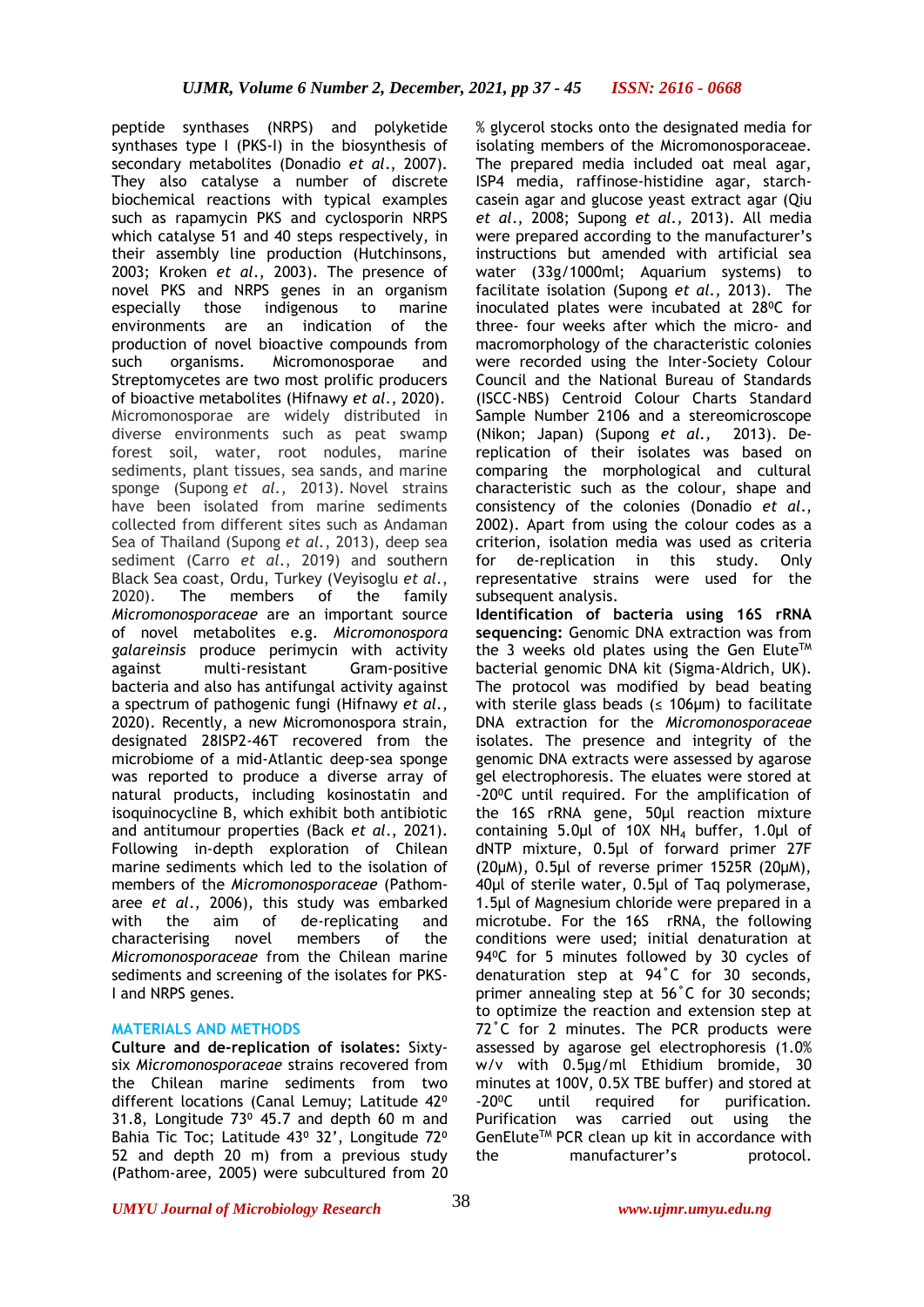The purity of the 16S rRNA products were assessed by agarose gel electrophoresis and pure products were sent for sequencing at Macrogen, United Kingdom. Only strains (20) that were identified following 16S rRNA gene amplification and sequencing were subjected to the amplification of their PKS-I and their NRPS genes.

## **Phylogenetic analysis**

The chromatograms of 16S rRNA, NRPS and PKS-I gene sequences were viewed using FinchTV, the subsequent contigs were aligned using DNAbaser. Phylogenetic relatedness of the 16S rRNA genes of some *Micromonospora* strains were compared with those of 50 representative species of the Micromonosporaceae downloaded from the GenBank/EMBL/DDBJ databases. Sequences of poor quality were excluded during the phylogenetic analysis. The sequences were aligned by multiple alignment using CLUSTALX version 1.83 and a phylogenetic tree constructed by the neighbor joining (Supong *et al.,* 2013)) using MEGA version 4 with *[Dactylosporangium](http://www.bacterio.cict.fr/d/dactylosporangium.html) aurantiacum (D. aurantiacum)* used to root the tree. The reliability of the trees were estimated by a bootstrap analysis based on 1000 re-samplings. A similarity matrix was generated following a pair-wise alignment of the closest strains using the CLUSTALX program.

Based on the similarity matrix, the pair of *Micromonospora* strains with the highest 16S rRNA gene similarity was subsequently used as a reference point in analysing the data in the similarity matrix. The partial sequence data obtained for the amplified products of the NRPS and PKS-I genes were identified following a search on NCBI for related BGCs using the BLASTN algorithm.

#### **Amplification of Polyketide Synthase Type I and Non-ribosomal Peptide Synthases genes**

The PKS-I and NRPS genes were amplified in a 50µl reaction containing 1X NH<sup>4</sup> buffer, 1.0µl of 0.2Mm dNTP mixture, 0.4µM primers (PKS primers; K1F/M6R and NRPS primers; A3F/A7R), 22.5µl sterile water, 0.2U Taq polymerase, 5mM Magnesium Chloride and 10% DMSO. The master mix was dispensed into the micro tubes containing 1µl of genomic DNA. Each tube was vortexed and microfuged for a few minutes then placed in the Biometra Tgradient PCR cycler (Thistle scientific). PKS1 genes and NRPS genes were amplified with the following conditions; initial denaturation at 95°C for 5 minutes followed by 40 cycles of denaturation step at 95˚C for 30 seconds, primer annealing step at 55˚C for 2 minutes for PKS primers; K1F/M6R and 59˚C for 2 minutes for the NRPS primers; A3F/A7R followed by an extension step

at 72˚C for 10 minutes. The PCR products were assessed with agarose gel electrophoresis and purified prior to sequencing as previously described.

# **RESULTS**

**Culture and de-replication of strains:** The isolates displayed variations in their colonial<br>appearance: few exhibited diffused appearance; few exhibited pigmentation in the growth media. Based on the macro-morphology, there was a high degree of consistency in form, elevation and margin of the colonies. All the colonies were circular, convex and filamentous but varied in their colour codes (orange, red, brown or black colonies). Only thirty-four representative strains were selected following de-replication. **Identification and phylogenetic relations of the isolates** 

Following the 16S rRNA sequence analysis, 11 strains; JH24, JH37, JH66, JH72, JH231, JH235, JH270 and JH280, JH87, JH252 and JH268 were confirmed to be members of the family *Micromonosporaceae* but only 8 strain were used for the phylogenetic analysis*.* Figure 3 showed the phylogenetic relatedness of the 16s rRNA genes of the bacterial strains *as* compared with related bacteria from the GenBank. . Six strains; JH37, JH66, JH231, JH235, JH270 and JH280 formed subclades with *M. carbonacea*, and a polyphyletic clade with *M. chokoriensis*, *M. matsumotoense*, *M. rifamycinica, M. rosaria, M. siamensis* and *Micromonospora saelicesensis* while JH24 and JH72 formed a subclade with *M. chalcea* (Figure 3). Based on the similarity matrix, the highest 16S rRNA gene similarity of 99.4% was between *M. auratinigra*  and *M. chaiyaphumensis* with a corresponding 9 nucleotide differences at 1433 locations. Strain JH24 isolated from Canal Lemuy was most closely related to *M. chalcea* with a percentage similarity of 97.6% while JH37 and JH66 both isolated from Bahia Tic Toc, were closest to *M. carbonaceae* with a value of 97.0% and 98.0%. JH270 and JH280 isolated from Canal Lemuy and Bahia Tic Toc respectively, were also closely related to *M. carbonaceae* with a percentage similarity of 98.5% and 99.2%. Although JH24 and JH72 had similar colonial morphology and formed a cluster with a high bootstrap value of 85%, they were isolated from different sediments collected from Canal Lemuy and Bahia Tic Toc respectively. It is noteworthy of mention that JH231 and JH235 which formed a cluster, were both isolated from the same sediment (Canal Lemuy) as strain JH24 and were all very similar in their macro-morphology.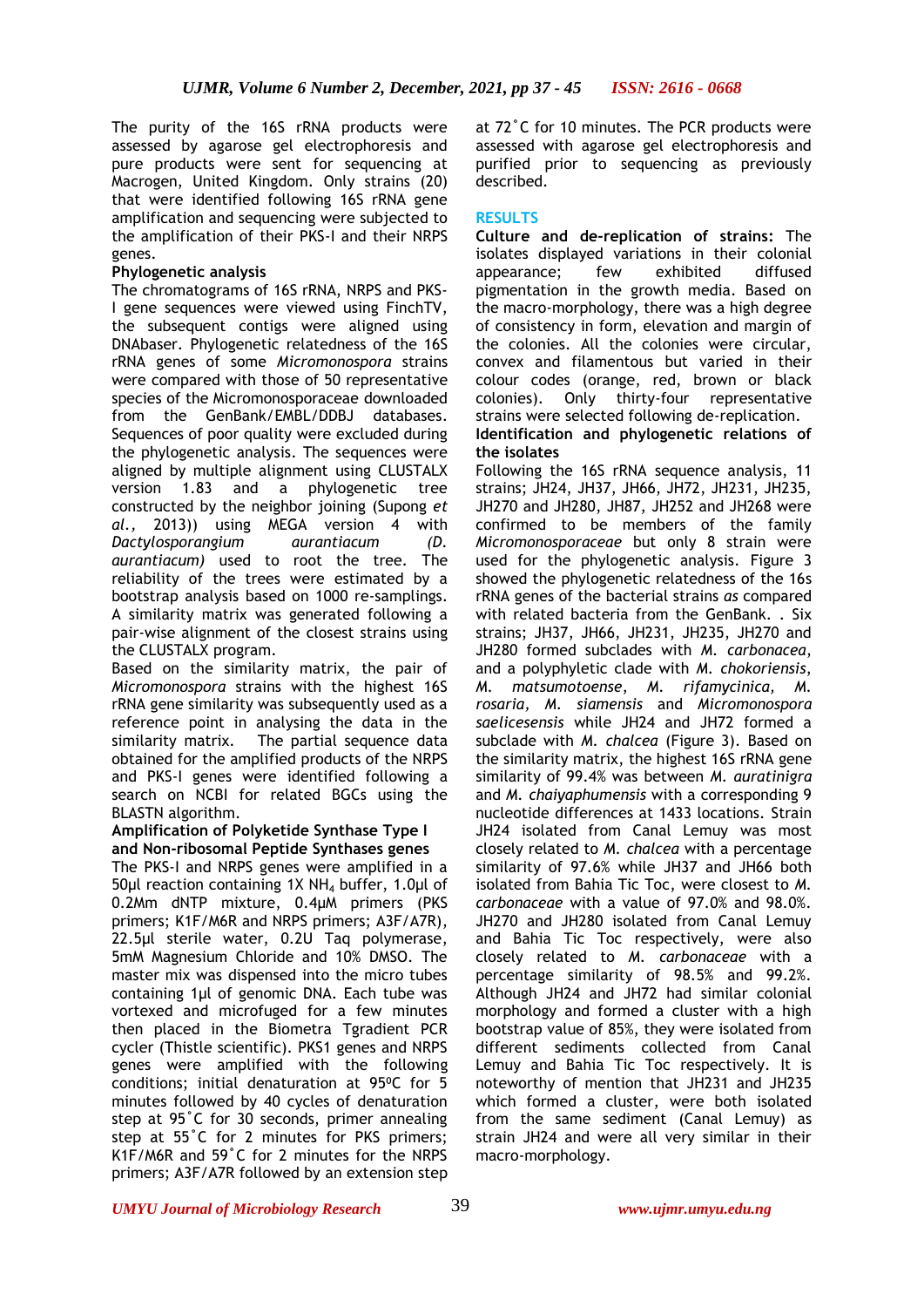0.02



*UMYU Journal of Microbiology Research www.ujmr.umyu.edu.ng* **Figure 1**: Neighbour-joining tree showing the relationship between JH strains and representatives of the suborder *Micromonosporaceae*. The scale bar indicates 0.02 substitutions per nucleotide position.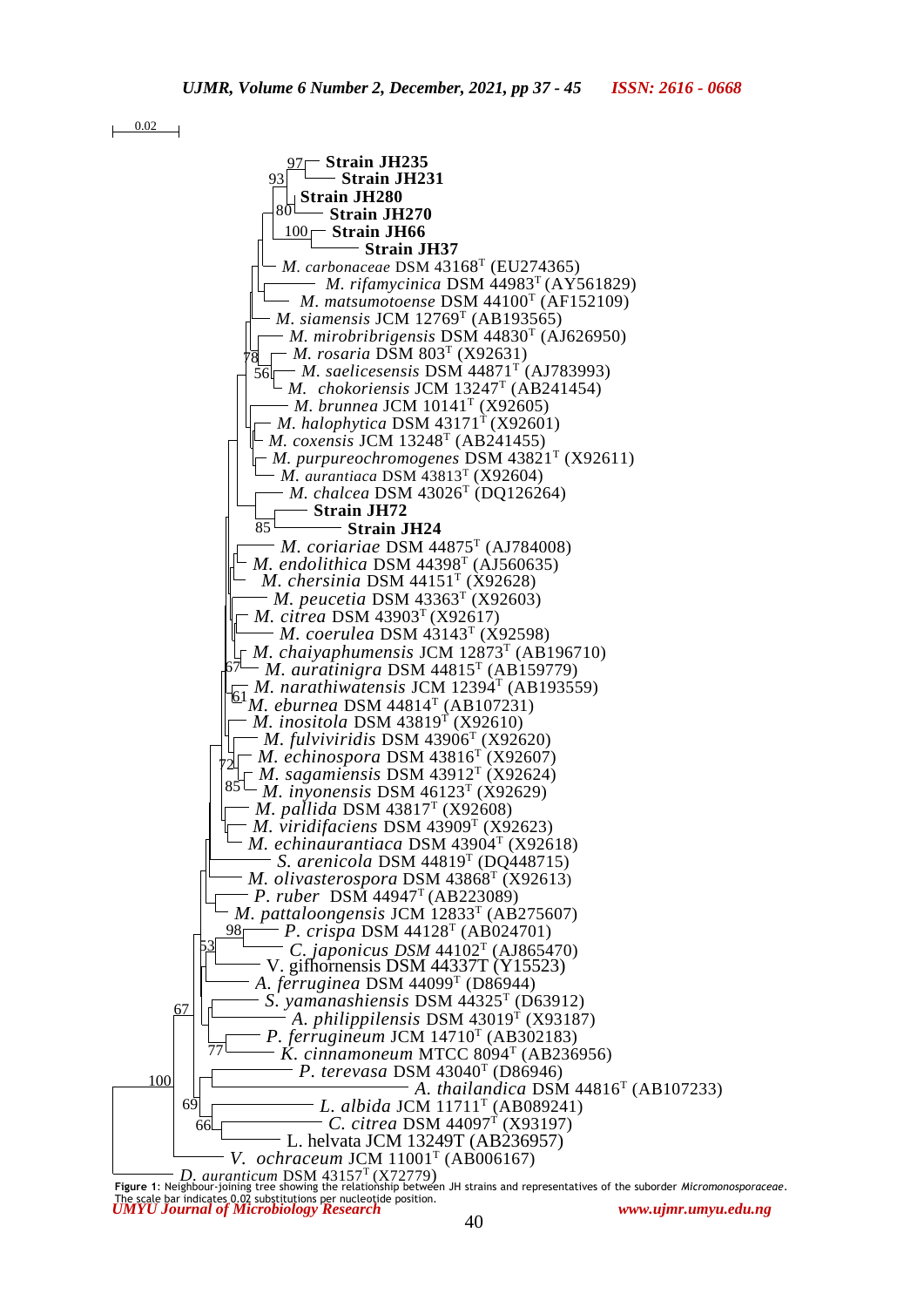### **Presence of PKS-I and NRPS genes in the Isolates**

The PKS-I and NRPS gene amplicons of the isolates from the marine sediments are shown in Figures 2 and 3 respectively. The presence of PKS-I (1200-1400bp) and NRPS (700bp) genes in

the identified strains are also presented in Table 1. There was a degree of similarity with a variety of BGCs from different organisms especially the *Streptomyces* spp. Some matches from the BLAST results of the sequences and the percentage similarity are shown in Table 2.



**Figure 2**: Bands (1200-1400bp) of PKS-1 genes amplified from the isolates from Chilean marine sediments. Lanes M, DNA marker; 1, JH24; 2, JH37; 3, JH66; 4, JH72; 5, JH87; 6, JH196; 7, JH270; 8, JH275; 9, JH277; 10, JH278; 11, JH280.



**Figure 3**: Bands (700bp) of NRPS genes amplified from some isolates from Chilean marine sediments. Lanes M, DNA marker; 1, JH24; 2, JH37; 3, JH66; 4, JH72; 5, JH87.

| Table 1: Identified bacteria using 16S rRNA sequencing with presence of PKS-I and NRPS genes. |  |  |
|-----------------------------------------------------------------------------------------------|--|--|
|                                                                                               |  |  |

| Strain-ID       | PKS-I <sup>t</sup> | NRPS <sup>§</sup> | Genus/species       | <b>Percentage Similarity</b> |
|-----------------|--------------------|-------------------|---------------------|------------------------------|
| JH <sub>5</sub> |                    |                   | <b>Bacillus</b> spp | 98.0                         |
| <b>JH20</b>     |                    |                   | <b>Bacillus</b> spp | 98.0                         |
| <b>JH24</b>     | $\ddot{}$          | $\ddot{}$         | Micromonospora spp  | 97.6                         |
| <b>JH29</b>     |                    |                   | Exiguobacterium spp | 98.0                         |
| <b>JH37</b>     | $\ddot{}$          | $\ddot{}$         | Micromonospora spp  | 98.9                         |
| <b>JH66</b>     | $\ddot{}$          | $\ddot{}$         | Micromonospora spp  | 98.0                         |
| <b>JH72</b>     | $+$                | $\ddot{}$         | Micromonospora spp  | 97.9                         |
| <b>JH87</b>     |                    | $\ddot{}$         | Micromonospora spp  | 97.0                         |
| JH196           | $\ddot{}$          | $\ddot{}$         | <b>Bacillus</b> spp | 98.0                         |
| JH231           |                    |                   | Micromonospora spp  | 98.9                         |
| JH235           |                    |                   | Micromonospora spp  | 98.0                         |
| JH252           | $\ddot{}$          |                   | Micromonospora spp  | 98.0                         |
| JH268           |                    |                   | Micromonospora spp  | 98.0                         |
| JH270           | $\ddot{}$          | $\ddot{}$         | Micromonospora spp  | 98.0                         |
| <b>JH275</b>    | $\ddot{}$          | $\ddot{}$         | Exiguobacterium spp | 98.9                         |
| <b>JH277</b>    |                    |                   | Exiguobacterium spp | 98.9                         |
| JH278           | $\ddot{}$          | $\ddot{}$         | <b>Bacillus</b> spp | 97.9                         |
| JH280           | $\ddot{}$          | $\ddot{}$         | Micromonospora spp  | 98.9                         |

† (+) Presence of PKS-1 gene, (-) Absence of PKS-1 gene

§ (+) Presence of NRPS gene, (-) Absence of NRPS gene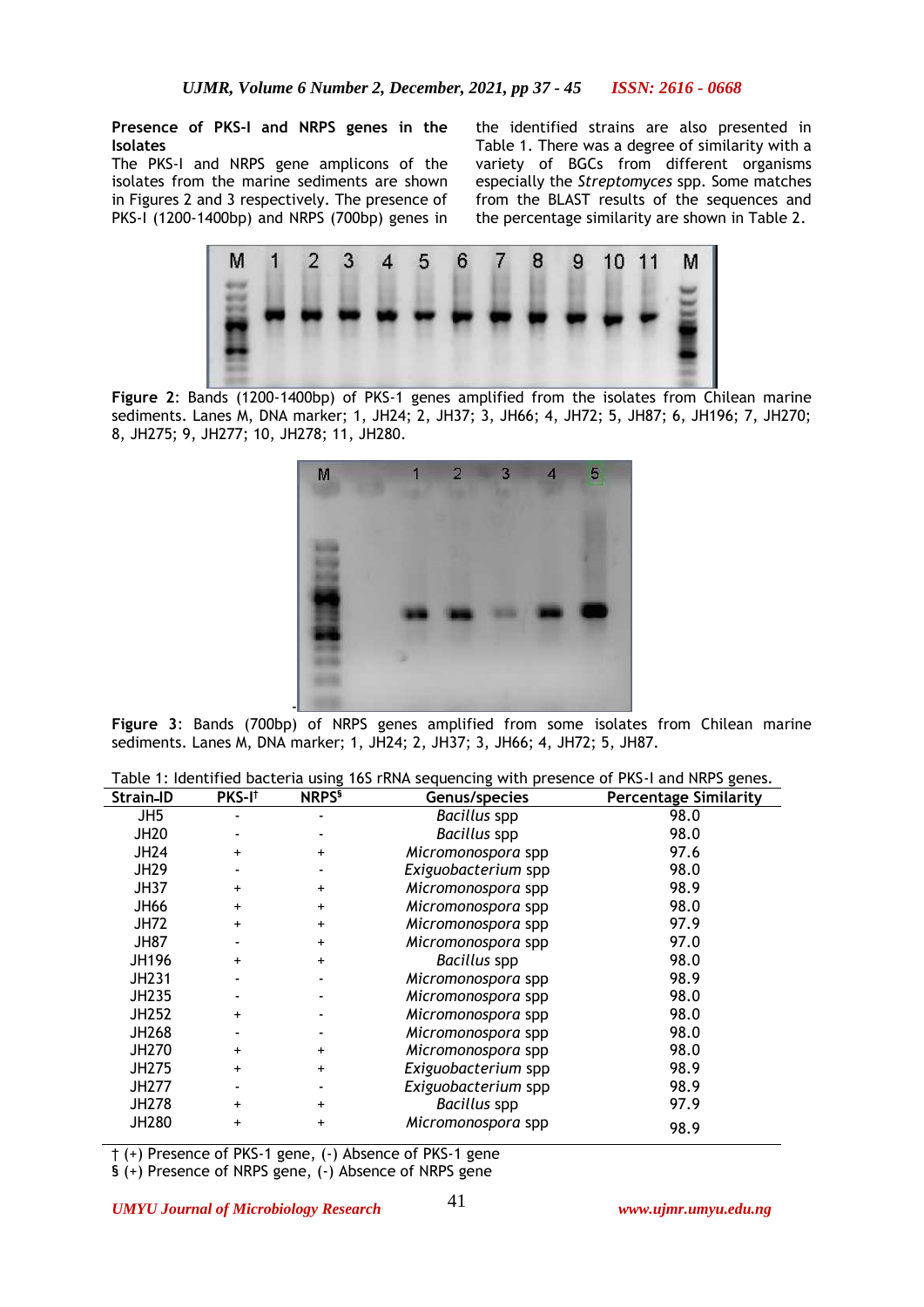|                                                                       | Table 2: BLAST results obtained after analysing partial sequences of the PKS-1 and NRPS genes from |
|-----------------------------------------------------------------------|----------------------------------------------------------------------------------------------------|
| <i>Micromonospora</i> strains isolated from Chilean marine sediments. |                                                                                                    |

| <b>Strain</b><br>ID  | <b>BLAST results for partial PKS-I sequence</b>                                                                                                                                                                                                                                                                                                                                                         | <b>BLAST results for partial NRPS sequence</b>                                                                                                                                                                                                                                                                                                                                                                              |
|----------------------|---------------------------------------------------------------------------------------------------------------------------------------------------------------------------------------------------------------------------------------------------------------------------------------------------------------------------------------------------------------------------------------------------------|-----------------------------------------------------------------------------------------------------------------------------------------------------------------------------------------------------------------------------------------------------------------------------------------------------------------------------------------------------------------------------------------------------------------------------|
| <b>JH24</b>          | Streptomyces avermitilis oligomycin BGC<br>(55%)                                                                                                                                                                                                                                                                                                                                                        | Malate dehydrogenase (77%)                                                                                                                                                                                                                                                                                                                                                                                                  |
| <b>JH37</b>          | Streptomyces sp. FR-008 heptaene macrolide<br>synthesis<br>complex<br>gene<br>cluster<br>$(70\%),$<br>Streptomyces griseus (70%)                                                                                                                                                                                                                                                                        | Streptomyces<br>collinus<br>kirromycin<br>$(63\%),$<br>Streptomyces avermitilis peptide-1 BGC (63%),<br>Amycolatopsis lactamdurans isolate AAL29 NRPS<br>Streptomyces<br>$(62%)$ ,<br>gene<br>atroolivaceus<br>leinamycin BGC (62%), Streptomyces virginiae<br>virginiamycin synthetic gene cluster<br>$(61\%),$<br>Streptomyces fradiae<br>lipopeptide<br>$(61\%),$<br>Stigmatella aurantiaca myxochromide S, BGC<br>(61%) |
| JH66                 | Streptomyces neyagawaensis concanamycin A,<br>BGC (61%),<br>Streptomyces nanchangensis<br>nanchangmycin BGC (56%), Streptomyces<br>geldanamycin<br>hygroscopicus<br>BGC<br>(58%)<br>Streptomyces sp. FR-008 heptaene macrolide<br>complex<br>gene<br>cluster<br>$(56\%),$<br>Saccharopolyspora erythraea PKS gene cluster<br>(58%)                                                                      | Malate dehydrogenase (89%)                                                                                                                                                                                                                                                                                                                                                                                                  |
| <b>JH72</b>          | Streptomyces noursei (61%), Streptomyces No significant similarity<br>neyagawaensis concanamycin A, BGC (60%),<br><b>Streptomyces</b><br>sp.<br>heptaene<br>macrolide<br>synthesis gene cluster (59%),<br>complex<br>Streptomyces natalensis primaricin BGC (58%),<br>Streptomyces nanchangensis nanchangmycin<br><b>BGC</b><br>$(57%)$ ,<br><b>Streptomyces</b><br>avermitilis<br>oligomycin BGC (57%) |                                                                                                                                                                                                                                                                                                                                                                                                                             |
| <b>JH87</b><br>JH252 | NS*<br>No significant similarity                                                                                                                                                                                                                                                                                                                                                                        | No significant similarity<br>$NS*$                                                                                                                                                                                                                                                                                                                                                                                          |
| JH270                | Micromonospora megalomicea subsp. nigra<br>megalomicin BGC (69%), Streptomyces noursei<br>nystatin BGC (61%), Streptomyces rimosus<br>rimocidin synthase gene                                                                                                                                                                                                                                           | No significant similarity                                                                                                                                                                                                                                                                                                                                                                                                   |
| JH280                | Streptomyces<br>venezuelae<br>methymycin/pikromycin gene cluster (22%),<br>Streptomyces avermitilis oligomycin BGC<br>(23%), Streptomyces noursei nystatin BGC<br>(23%), Amycolatopsis mediterranei rifamycin<br>$(22%)$ ,<br><b>BGC</b><br>Streptomyces neyagawaensis<br>concanamycin A, BGC (23%)<br>$NC^*$ -Cana amplification was not successful                                                    | No significant similarity                                                                                                                                                                                                                                                                                                                                                                                                   |

NS\*-Gene amplification was not successful.

#### **DISCUSSION**

The global antimicrobial resistance burden has resulted in an intense search for new drug leads especially from natural products produced microorganisms to tackle drug resistant infections. Following culture, de-replication and molecular analysis of *Micromonospora* strains previously isolated from Chilean marine sediments, only 11 strains out of 20 strains were identified as *Micromonospora* spp based on 16S rRNA gene sequence analysis. Also, PKS-I and NRPS genes were detected in strains JH24, JH37, JH66, JH72 and JH87 but not for JH231, JH235 and JH268. Phylogenetic analysis showed clustering of the strains with other *Micromonospora* species including *M. chalcea, M. carbonaceae, M. auratinigra* and *M. chaiyaphumensis*. Four isolates were confirmed as *Bacillus* spp with PKS-I and NRPS BGC present in two strains while three strains were identified as *Exiguobacterium* spp with PKS-I and NRPS BGC detected in only one strain.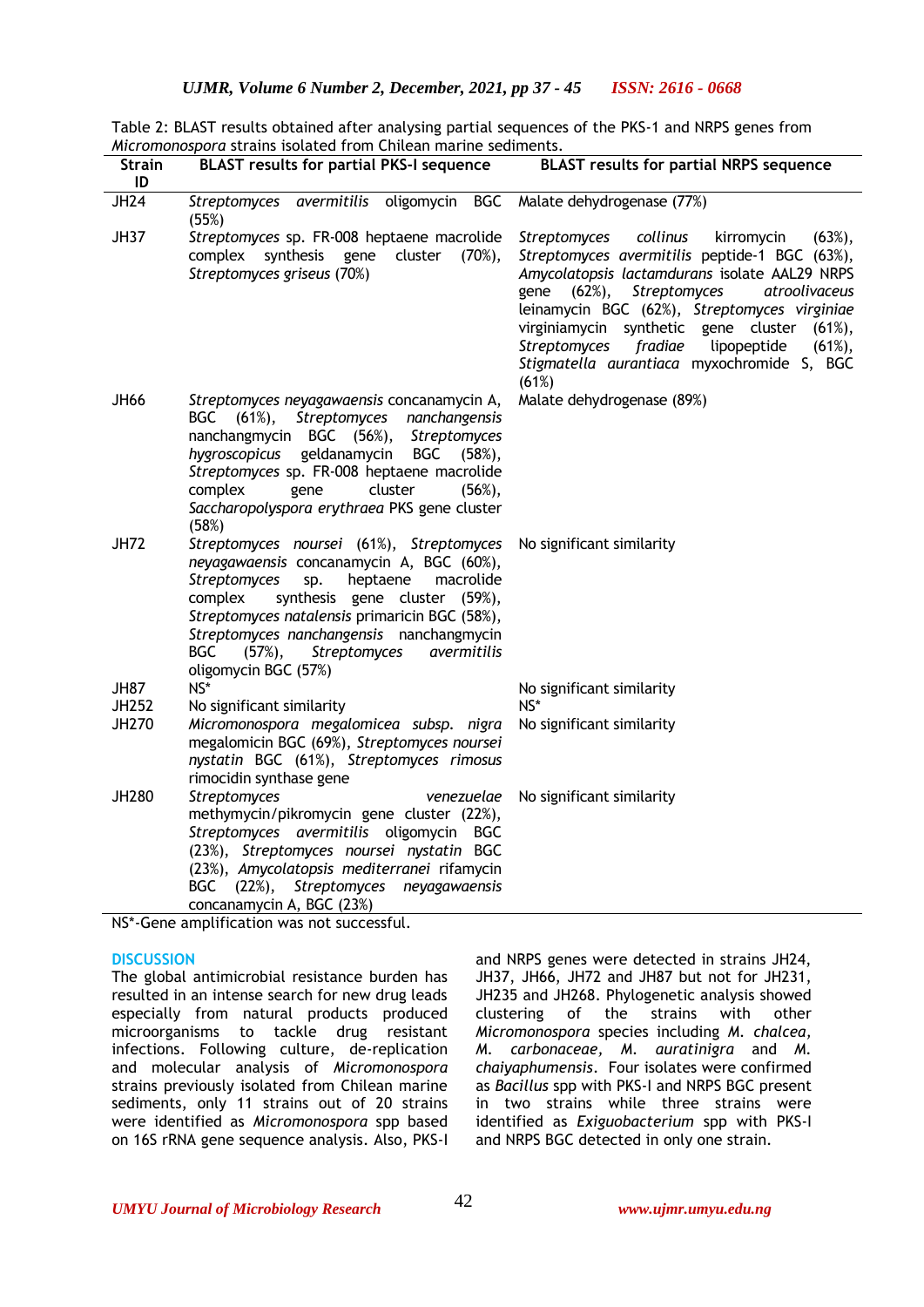The colonial characteristics of the strains (Table 1) match those of members belonging to the Family Micromonosporaceae which possess carotenoid mycelial pigments with yellow, orange, red, purple, brown or black colonies (Hifnawy *et al.*, 2020). There are previous reports of the isolation of *Micromonospora* species from diverse geographical habitats including soil, mangrove sediments, marine sediment, plants, and extreme habitats (hyperarid deserts, deep-sea sediments and hypersaline lakes) (Hill, 2003; Hifnawy *et al.*, 2020; Back *et al*., 2021). The clustering of the strains with other *Micromonospora* species including *M. chalcea, M. carbonaceae, M. auratinigra* and *M. chaiyaphumensis* which have been isolated from marine sediments, infer their phylogenetic relatedness and potential for the production of natural products. For example, a novel dipeptide, *N*-(2, 6-diamino-6 hydroxymethylpimelyl)-L-alanine which inhibits cell wall biosynthesis of *E. coli* was obtained from marine-derived *M. chalcea*. Also, *M. carbonacea* produces an unusual sulfur-rich antibiotic, Sch 40832 (Hifnawy *et al.*, 2020). The isolation of *Micromonospora* strains of different cultural and phylogenetic characteristics from the different Chilean marine sediments is a reflection of the microbial diversity that exists in the environment (Hifnawy *et al.*, 2020). The marine environment is rich in microbial diversity despite its oligotropic nature which has impact primary production in waters away from the coastal areas and the organic matter that reaches the sea floor (Gartner *et al*., 2016). The isolation and characterization of *Micromonospora* strains from marine sediments at different depths (Bahia Tic Toc; 20 m and Canal Lemuy; 60 m) is supported by different reports of an increasing diversity of *Micromonospora* compared with Streptomyces as the water depth increases (Gartner *et al*., 2016). Micromonospora isolates are the major group of actinobacteria in the deeper sediment samples (Bredholt *et al*., 2008). Presence of *Exiguobacterium* and *Bacillus* spp. may have been due to contamination and/or selective isolation failure, as they have similar nutrient requirements as *Micromonospora* strains. *Bacillus* species are known to be an important bacterial group and primary competitors of actinobacteria in marine sediments. It is expected that the production of bioactive compounds such as antibiotics might enhance the persistence and growth of the *Micromonospora* community with antibiotic

producing potential. Consequently, successful isolation of *Micromonospora* species would require more complex media, pre-treatment methods and the growth conditions (hydrostatic pressure and low temperature) (Gartner *et al*., 2016).

Based on the phylogenetic analysis, the strains JH24, JH37, JH66, JH72, JH231, JH235, JH270 may be considered as novel species of the family *Micromonosporaceae* as their nucleotide difference exceeded the reference value of 9 nucleotides out of 1433 for the two most closely related type strains, *M. auratinigra* and *M. chaiyaphumensis.* Furthermore, the detection of PKS-1 and NRPS BGC is supported by the previous findings that majority of BGCfamilies belong to the polyketide synthases type I and the non-ribosomal peptide synthetases (Zhu *et al*., 2007; Hifnawy *et al.*, 2020). However other BGC families include Terpene and PKS and NRPS hybrids (Zhu *et al*., 2007; Hifnawy *et al.*, 2020). The BLAST results from the PKS-I and NRPS sequences suggests that the strains JH24, JH37, JH66, JH72, JH270, and JH280 analyzed, possessed BCGs with sequence similarity with those from other organisms (Table 1). This may infer structural and functional similarity. Members of the family *Micromonosporaceae* and other actinomycetes are an invaluable source of novel metabolites. Some *Micromonospora*  strains produce ECO-4601, a farnesylated dibenzodiazepinone with antibacterial, antiinflammatory and anti-tumour activity. Other examples include *Verrucosispora* strain which produces Abyssomicins (Maldonado *et al*., 2005), arenicolide A, saliniketal B and cyclomarin D from *Salinispora arenicola*, lomaviticin A, cyanosporaside A and cyanosporaside B from *Salinispora pacifica*  (Fenical and Jensen, 2006). The Streptomycetes including those presented as BLAST matches are known to be a rich and renewable source of secondary metabolites include antibiotics such as macrolide antibiotics such as methymycin and pikromycin. Series macrolides from the pikromycin biosynthetic system in *S. venezuelae,* and bioactive compounds invaluable to human and veterinary medicine, agriculture are unique biochemical tools (Omura *et al*., 2001). These matches include those of *S. noursei* and *S. neyagawaensis* concanamycin A which are known to be potent producers of bioactive secondary metabolites of invaluable use (Stratmann *et al*., 1999; Huss *et al*., 2002; Hirsch and Valdes, 2010).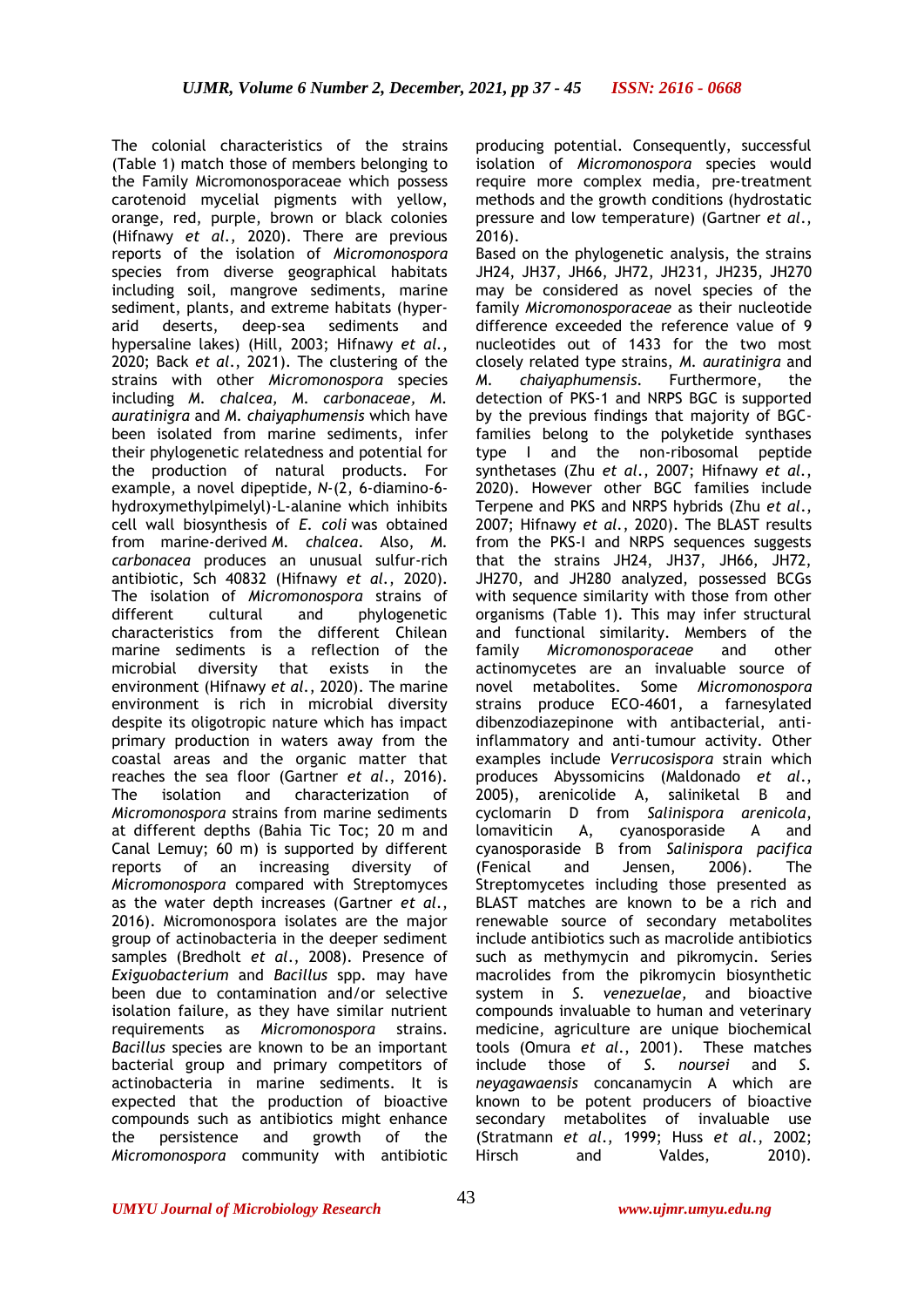A typical example is the antibiotic rifamycins from *Amycolatopsis mediterranei* which although are primarily used against *M. tuberculosis* and *M. leprae*, aetiological agents of tuberculosis and leprosy, respectively, are also known to be effective against other organisms, including bacteria and viruses (Huss *et al*., 2002).

The absence of significant hit for NRPS gene sequences from JH24, JH66, JH72, JH270 and JH280 following the BLASTN analysis may imply a degree of novelty associated with their genes but further analysis by the amplification of the entire gene cluster, cloning and sequencing would be required to establish any novelty. Although NRPS and PKS genes may be present in some organisms, the successful amplification of such genes does not necessarily imply their involvements in the biosynthesis of bioactive compounds as their products may be involved in other functions such as iron metabolism and quorum sensing or the genes may be nonfunctional (Pathom-aree *et al*., 2006). Consequently, these *Micromonospora* strains could be studied and exploited for the production of bioactive compounds with potential for drug leads.

Apart from the use of culture-independent techniques, improved culture techniques has led to the isolation of quite a number of novel actinobacteria which were thought to be viable but non-culturable (Janssen *et al.*, 2002 and Jensen *et al*, 2005). For this study, selection isolation was achieved using the amended media as previously mentioned. Poor isolation also confirmed the fact the strains may have been dormant, injured or non-viable hence the need for longer incubation periods since the members of the family *Micromonosporaceae* 

### **REFERENCES**

- Back, C.R., Stennett, H.L., Williams, S.E., Wang, L., Ojeda Gomez, J., Abdulle, O.M., Duffy, T., Neal, C., Mantell, J., Jepson, M.A., et al. (2021). A New *Micromonospora* Strain with Antibiotic Activity Isolated from the Microbiome of a Mid-Atlantic Deep-Sea Sponge*. Mar. Drugs,* 19, 105. https://doi.org/10.3390/ md19020105.
- Baker, S., Thomson, N., Weill, F.X., Holt, K.E. (2017). Genomic insights into the emergence and spread of antimicrobialresistant bacterial pathogens. *Science*  360, 733–738.
- Bredholt, H., Fjaervik, E., Johnsen, G., Zotchev, S.B. (2008). Actinomycetes from sediments in the Trondheim Fjord,

are known to be slow growers (Maldonado *et al*., 2008 and Back *et al*., 2021). Other limitations of this study include the poor DNA extraction and sequence data quality for some strains. The unsuccessful PCR amplification in the remaining 14 out of 34 isolates may be attributed to a number of factors including DNA inhibition or degradation (due to the presence of PCR inhibitors such as salts, ethanol, ionic detergents and polysaccharides) and DNA shearing during DNA extraction (Pathom-Aree, 2005). Due financial constraints, the PKS-I and NRPS biosynthetic gene clusters were partially sequenced and hence phylogenetic trees were not constructed.

#### **CONCLUSION**

The phylogenetic analysis of the 16S rRNA gene sequences of the presumptive *Micromonospora* strains JH24, JH37, JH66, JH231, JH235, JH270 and JH280 with representative members inferred that theyare novel members of Micromonosporaceae. BLASTN analysis of the partial sequences of their PKS-I and NRPS genes produced matches to a variety of biosynthetic gene clusters of the *Streptomyces* and other actinomycetes known to be proficient at the synthesis of bioactive compounds. This implied that the *Micromonospora* strains have a potential for the production of novel bioactive compounds required to tackle the emergence of drug resistant pathogens. Further analysis such as whole genome sequencing or DNA-DNA pairing and the analysis of chemotaxonomic properties such as fatty acid profiles, cell wall composition and phospholipid types and morphological features (presence or absence of sporangium and spore motility) would be required to establish their novelty.

> Norway: diversity and biological activity. *Mar Drugs* 6: 12–24.

- Carro, L., Veyisoglu, A., Cetin D., Igual, J.M., Klenk, H.P., Trujillo, M.E., Sahin, N. A. (2019). Study of three bacteria isolated from marine sediment and description of *Micromonospora globispora* sp. nov. *Syst Appl Microbiol*. 42(2):190-197. doi: 10.1016/j.syapm.2018.11.003. Epub 2018 Nov 16. PMID: 30528275.
- Fenical, W. and Jensen, P. R. (2006) Developing a new resource for drug discovery: marine actinomycete bacteria *Nature Chemical Biology,* 2, 666-673.
- *UMYU Journal of Microbiology Research www.ujmr.umyu.edu.ng* Hifnawy, H.S., Fouda, M.M., Sayed, A.M., Mohammed, R., Hassan, H.M., AbouZid, S.F., Rateb, M.E., Keller, A., Adamek, M., Ziemert, N. and Abdelmohsen, U.R. (2020). The genus *Micromonospora* as a